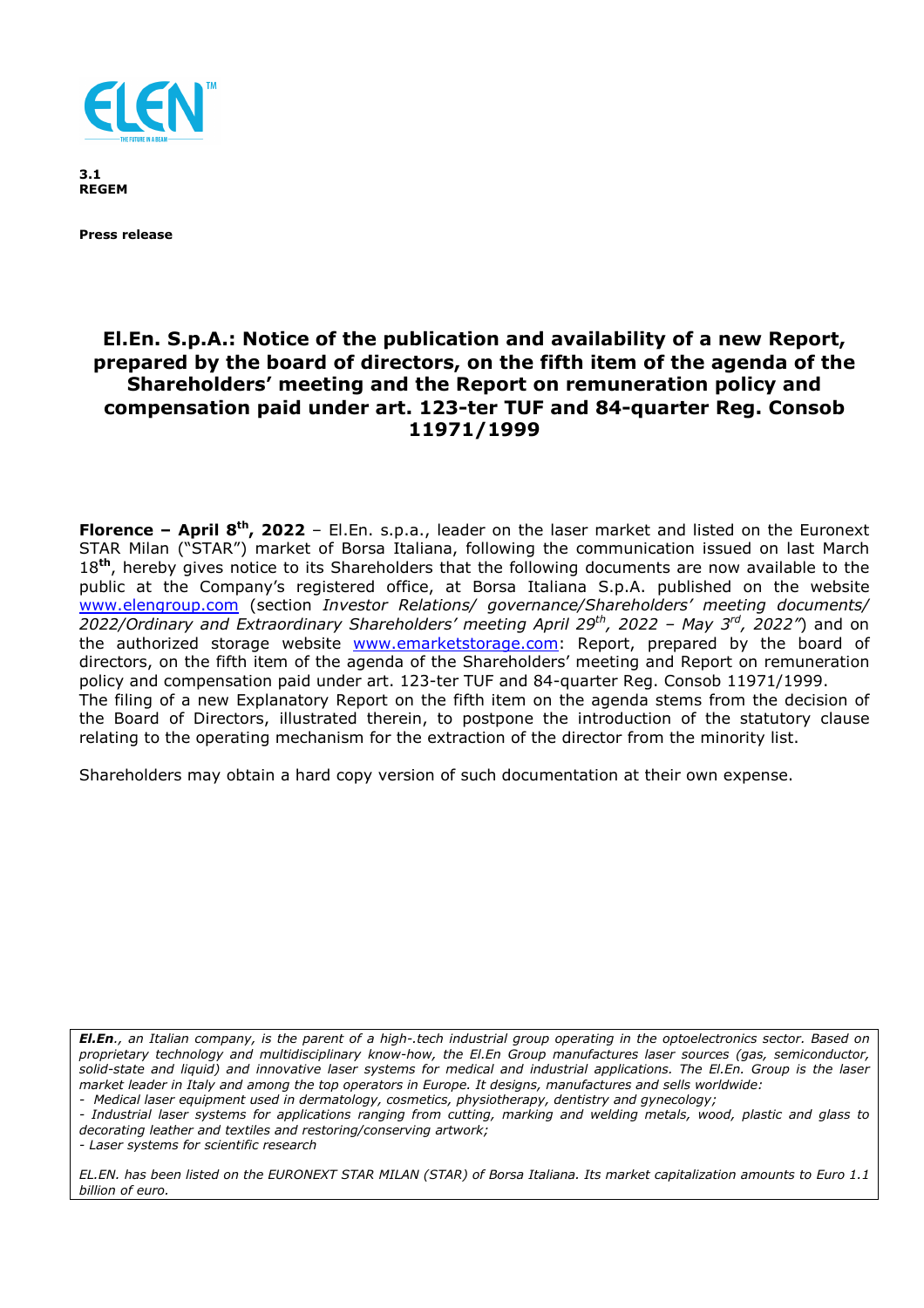

*Cod. ISIN: IT0005453250 Code: ELN Listed on Euronext STAR Milan ("STAR") Mkt cap.: 1.1 billion of euro Cod. Reuters: ELN.MI Cod. Bloomberg: ELN IM* 

For further information:

#### **El.En S.p.A.**  *Investor Relator*  Enrico ROMAGNOLI - finance@elen.it Tel. +39 055 8826807

## **Polytems HIR**

*Financial Communication, IR and Press Office*  Bianca FERSINI MASTELLONI - b.fersini@polytemshir.it Paolo SANTAGOSTINO - <u>p.santagostino@polytemshir.it</u> Silvia MARONGIU - s.marongiu@polytemshir.it Tel. +39 06-69923324